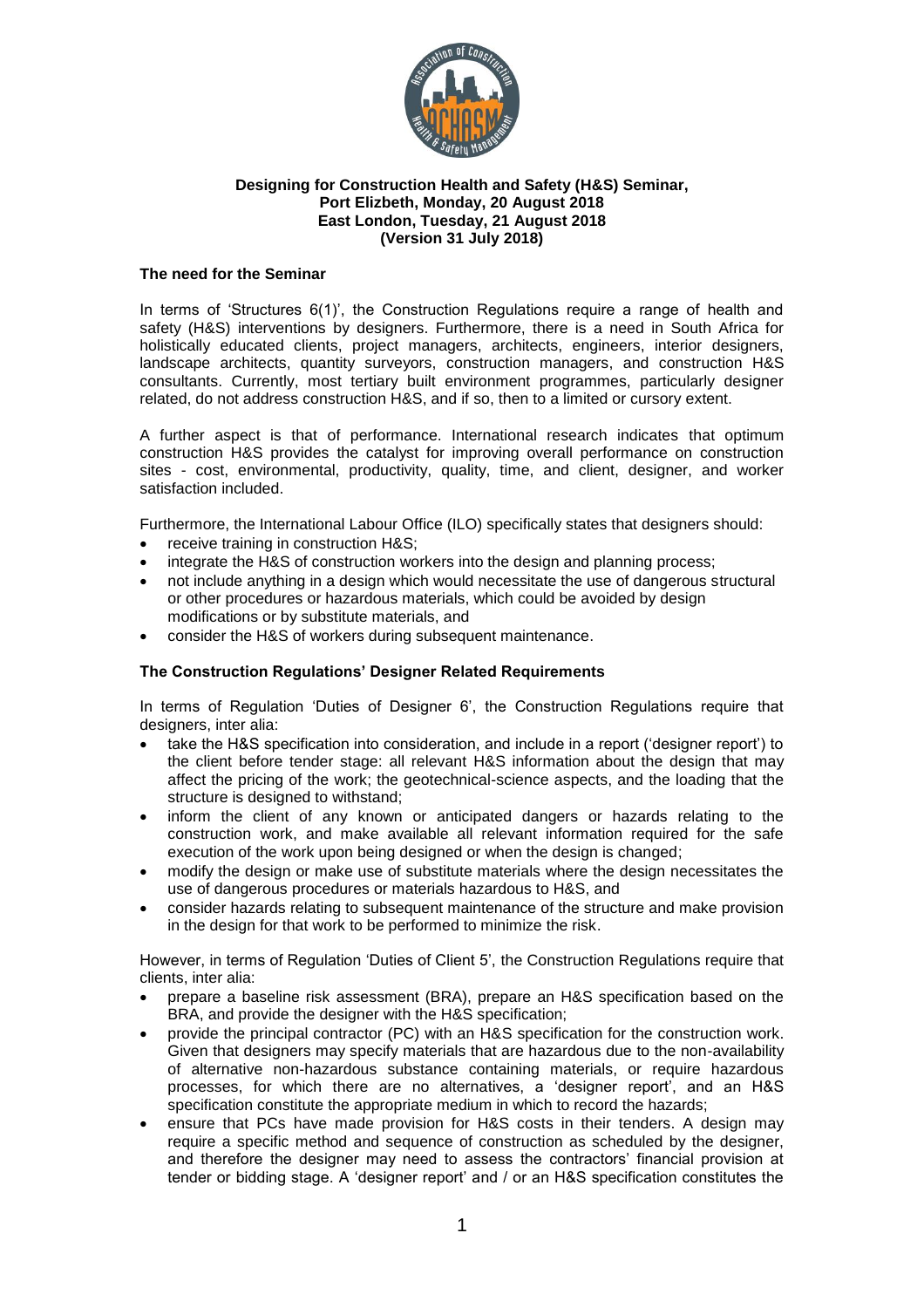appropriate medium in which to record such a specific method and sequence of construction;

- provide PCs with any information that might affect H&S. A 'designer report' and / or an H&S specification constitute the appropriate medium in which to record say the actual position of a high voltage cable, and
- ensure that sufficient H&S information and resources are available to the PC where changes to the design or construction are made - designers may need to supplement the design change details with H&S information, particularly if the design change entails the use of hazardous materials or hazardous processes.

#### **Features**

The 17-module course will: provide background knowledge relative to construction H&S and ergonomics; address the role of designers in construction H&S; address client, project manager, quantity surveyor, and materials manufacturer inputs into designing for construction H&S; address constructability; address the relationship between hazard identification and risk assessment (HIRA), and both the 'designer report, and 'H&S specification; empower in terms of HIRA, the H&S specification, 'design and construction' method statements, and 'H&S' method statements; address the identities of work in terms of designing for construction H&S, and address designing for construction H&S models.

The course will include pre- and immediate post-assessment of the delegates' culture in terms of perceptions relative to the course content, and a longitudinal assessment of the impact of the course in terms of delegates' 'designing for H&S' in practice.

#### **The Programme**

| TADIE T. OESSIUITUELAIIS |                 |                |  |  |
|--------------------------|-----------------|----------------|--|--|
| <b>Session</b>           | Time            | <b>Minutes</b> |  |  |
|                          | $08:30 - 10:30$ | 120            |  |  |
|                          | $10:45 - 12:45$ | 120            |  |  |
|                          | $13:30 - 15:00$ | 90             |  |  |
|                          | $15:15 - 16:30$ | 75             |  |  |

# **Table 1: Session details**

## **Table 2: Presentation schedule**

| <b>Module</b>  | <b>Module title</b>                                                |
|----------------|--------------------------------------------------------------------|
|                | Introduction                                                       |
| $\overline{2}$ | Occupational safety                                                |
| 3              | Occupational health (OH)                                           |
| 4              | Hazardous chemical substances (HCSs)                               |
| 5              | <b>Construction ergonomics</b>                                     |
| 6              | Role of designers in construction H&S                              |
| 7              | Client, project manager, quantity surveyor, and materials          |
|                | manufacturer inputs into designing for construction H&S            |
| 8              | 6 Stages and Identities of Work and designing for construction H&S |
| 9              | Client 'designer' H&S specifications                               |
| 10             | Design hazard identification and risk assessments (HIRAs)          |
| 11             | Constructability                                                   |
| 12             | 'Design and construction' method statements                        |
| 13             | Designer reports                                                   |
| 14             | Designing for construction H&S models                              |
| 15             | Client 'contractor' H&S specifications                             |
| 16             | H&S method statements                                              |
| 17             | Financial provision for construction H&S                           |

#### **Outcomes**

The primary outcome is to enable designers to fulfil their H&S functions in terms of the OH&S Act and the Construction Regulations. However, the Construction Regulations have scheduled a range of requirements relative to clients and designers. These requirements have also indirectly resulted in requirements relative to project managers and quantity surveyors. Furthermore, these requirements have implications for the client provided 'designer' H&S specification, which is firstly responded to in the form of the 'designer report',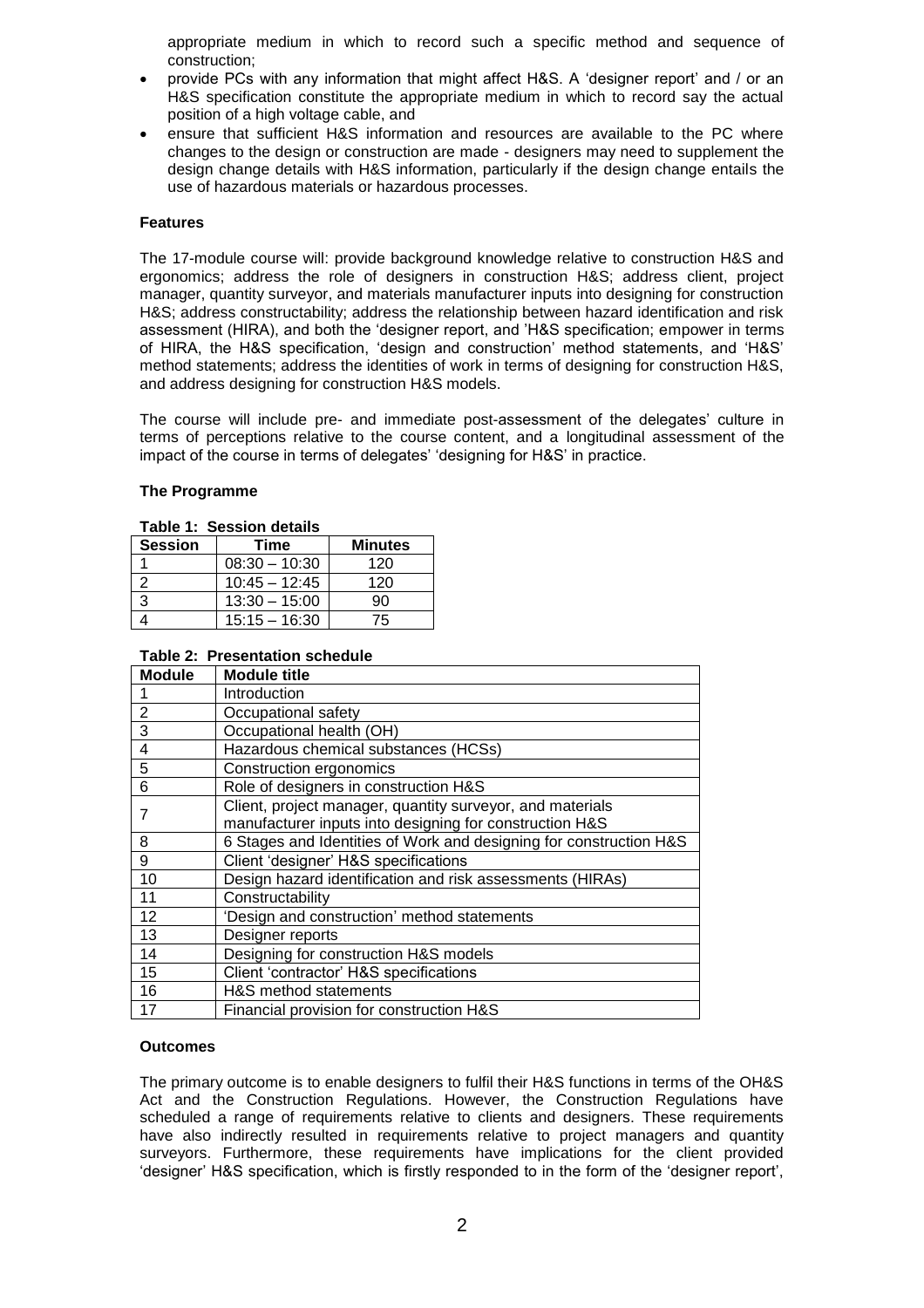a pre-requisite for both being hazard identification and risk assessments (HIRAs). With respect to clients, a baseline risk assessment (BRA) is required. By implication, the client provided 'designer' H&S specification should be revised to incorporate the 'designer report', and then presented to the potential principal contractors in the form of a client provided 'contractor' H&S specification, which must be responded to in the form of an H&S plan.

In terms of specific outcomes, upon completion of the course, delegates should have an increased ability to:

- Understand and appreciate the importance of a multi-stakeholder approach to construction H&S;
- Understand and appreciate the importance of addressing construction H&S during the design, planning, and documentation stages of a project;
- Understand the nature and appreciate the importance of planning relative to construction H&S;
- Understand and appreciate the hazards and risks involved in construction;
- Conduct a constructability review;
- Understand and appreciate the nature and importance of designing for H&S;
- Understand and appreciate the nature of designing for H&S models and systems;
- Review a client provided 'designer' H&S specification;
- Prepare a 'designer report' for a client;
- Prepare / Review a design HIRA;
- Prepare / Review 'design and construction' method statements;
- Review a client provided 'contractor' H&S specification;
- Prepare / Review the H&S section of the Preliminaries section;
- Review an H&S plan (principal contractor and contractor), and
- Review 'H&S' method statements.

#### **Stakeholders that should attend**

The seminar is suited to a multi-stakeholder audience comprising:

- Client organisations (public and private);
- Property developers;
- Construction Project Managers;
- Architects:
- Engineers (civil, electrical, mechanical, process, and structural);
- Quantity Surveyors;
- Construction Managers;
- Construction H&S Agents, Managers, and Officers;
- Contractors (general and co-contractors / specialist contractors);
- Consultants (Construction Management);
- Union representatives;
- Government (Construction Industry Development Board, Department of Labour etc.);
- Tertiary built environment educators;
- Tertiary built environment students, and
- Insurers (Compensation Commissioner, and FEM).

#### **The Seminar presenters**

**Claire Deacon** is the Managing Member of OCCUMED cc trading as claire deacon and associates (cd&a). Claire has practiced as an Occupational Health Practitioner (OHNP) since 1982. Claire is registered as a Professional Construction Health and Safety Agent, actively practicing in the field (Pr. CHSA No: CHSA010/2013). Claire currently works as an associate of Coalition Trading 517, trading as CREATE.

Claire obtained her PhD (Construction Management) at NMMU (now Nelson Mandela University) in 2016. Her career commenced with a General Nursing Diploma at Groote Schuur Hospital, where after she qualified in Occupational Health at the University of Stellenbosch. Other post graduate education includes a BTech in Occupational Health at Peninsula Technikon, a BSc Med (Honours) in Biomedical Engineering / Ergonomics at the University of Cape Town, and a Masters in Nursing (MCur) (by research) at the then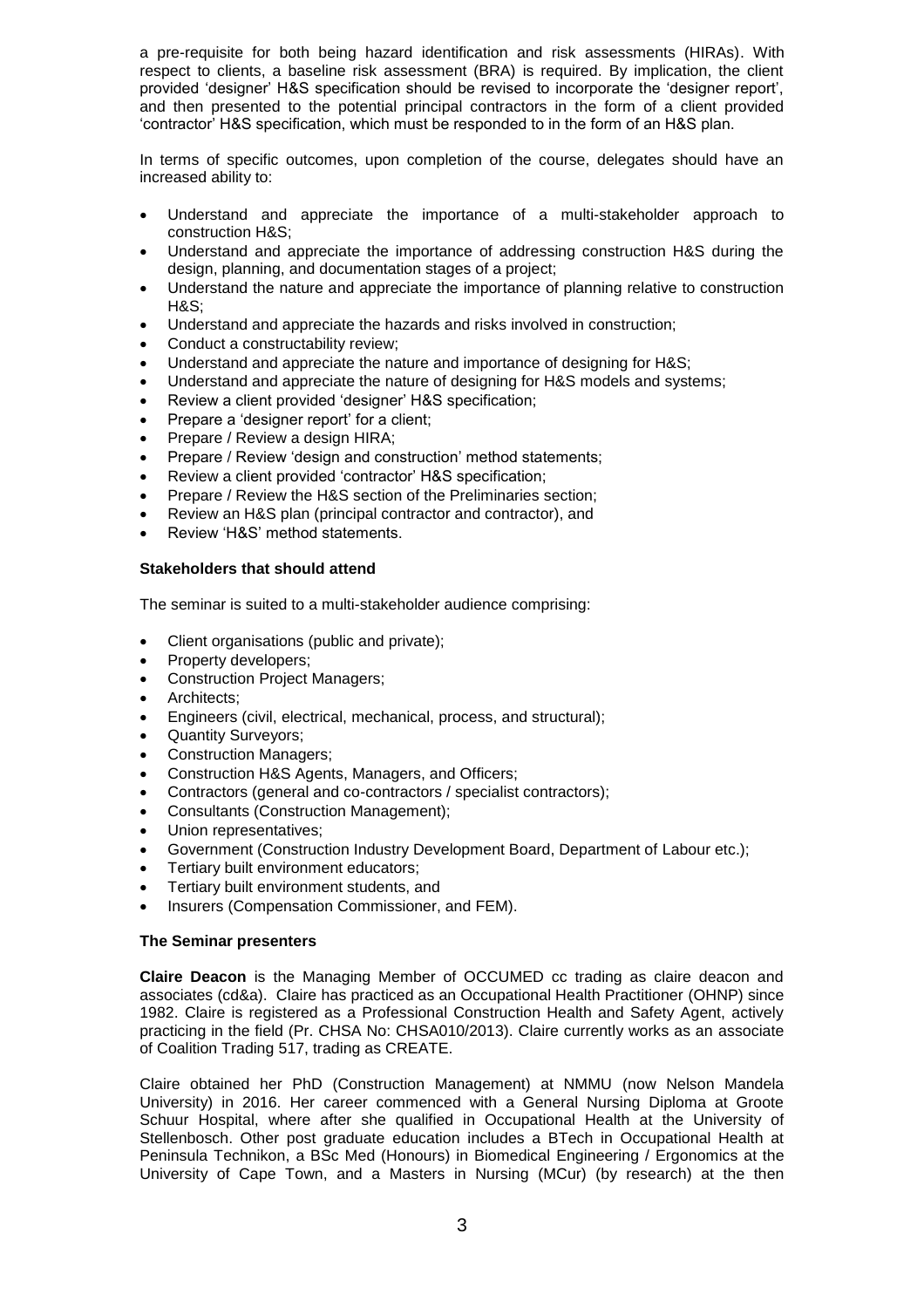University of Port Elizabeth (now Nelson Mandela University). Claire was admitted to the prestigious Research Capacity Initiative (RCI) with the South African Netherlands Partnership for Alternative Development (SANPAD), which was completed cum laude.

Claire is currently one of two construction H&S (CHS) council members appointed to the SACPCMP for the 5th term council. Roles within the SACPCMP include the CPD Chair, HR Chair, and Registrations Committee, and CHS. Other roles include examiner and moderator for the CHS Officer and Manager categories, as well as any other roles required in terms of the duties of the Council.

Claire is a member of several voluntary associations, which include the SA Society of Occupational Health Nurses (SASOHN), the Chartered Institute of Building (CIOB), the Institute of Safety and Health (IOSH) in the UK, and the Ergonomics Society of South Africa (ESSA). She also serves on the council of ESSA.

Claire has worked in construction since 1995, on projects ranging in value from R500 000 to R3billion. She has conducted research, published, and presented a range of construction H&S, ergonomics, and related courses, lectures, programmes, seminars, and workshops.

**John Smallwood** is Professor of Construction Management, Nelson Mandela University. Both his MSc and PhD (Construction Management) addressed H&S, and he has conducted extensive research in the fields of construction H&S, ergonomics, and occupational health. He has been researching and publishing relative to 'designing for construction H&S' since 1995.

Publication outputs include papers in international journals, conference proceedings and reports, chapters in books, and articles, interviews and an H&S column in industry magazines. Completed chapters for books include the H&S chapter for the Royal Institute of British Architects (RIBA) Architect's Handbook of Construction Project Management in the capacity as principal co-author in 2004.

He has developed, organised, and co-presented a range of H&S courses, programmes, seminars, and workshops, and initiated and co-organised numerous construction H&S conferences.

He has 35 years of diverse H&S experience, including as a Contracts Manager, and is registered as a Pr CM, and a Pr CHSA, is a Member of the Association of Construction Project Managers (ACPM), Association of Construction Health and Safety Management (ACHASM), a Fellow of the Chartered Institute of Building (CIOB), and a member of the Ergonomics Society of South Africa (ESSA), International Commission on Occupational Health (ICOH), Institute of Safety and Health (IOSH), Institute of Safety Management (IOSM), and South African Institute of Occupational Safety and Health (Saiosh). He is a Past-Councillor of the Council, South African Council for the Project and Construction Management Professions (SACPCMP). Other leadership contributions include, Coordinator, Africa and Middle East, International Council for Research and Innovation in Building and Construction (CIB) Work Group 99 (Safety and Health in Construction).

#### **Continuing Professional Development (CPD)**

The Association of South African Quantity Surveyors (ASAQS) will award 6 CPD hours in Category 1.

The South African Council for the Project and Construction Management Professions (SACPCMP) will award 6 CPD hours in Category A - Core.

The South African Institute of Occupational Safety and Health (Saiosh) will award 2 CPD points.